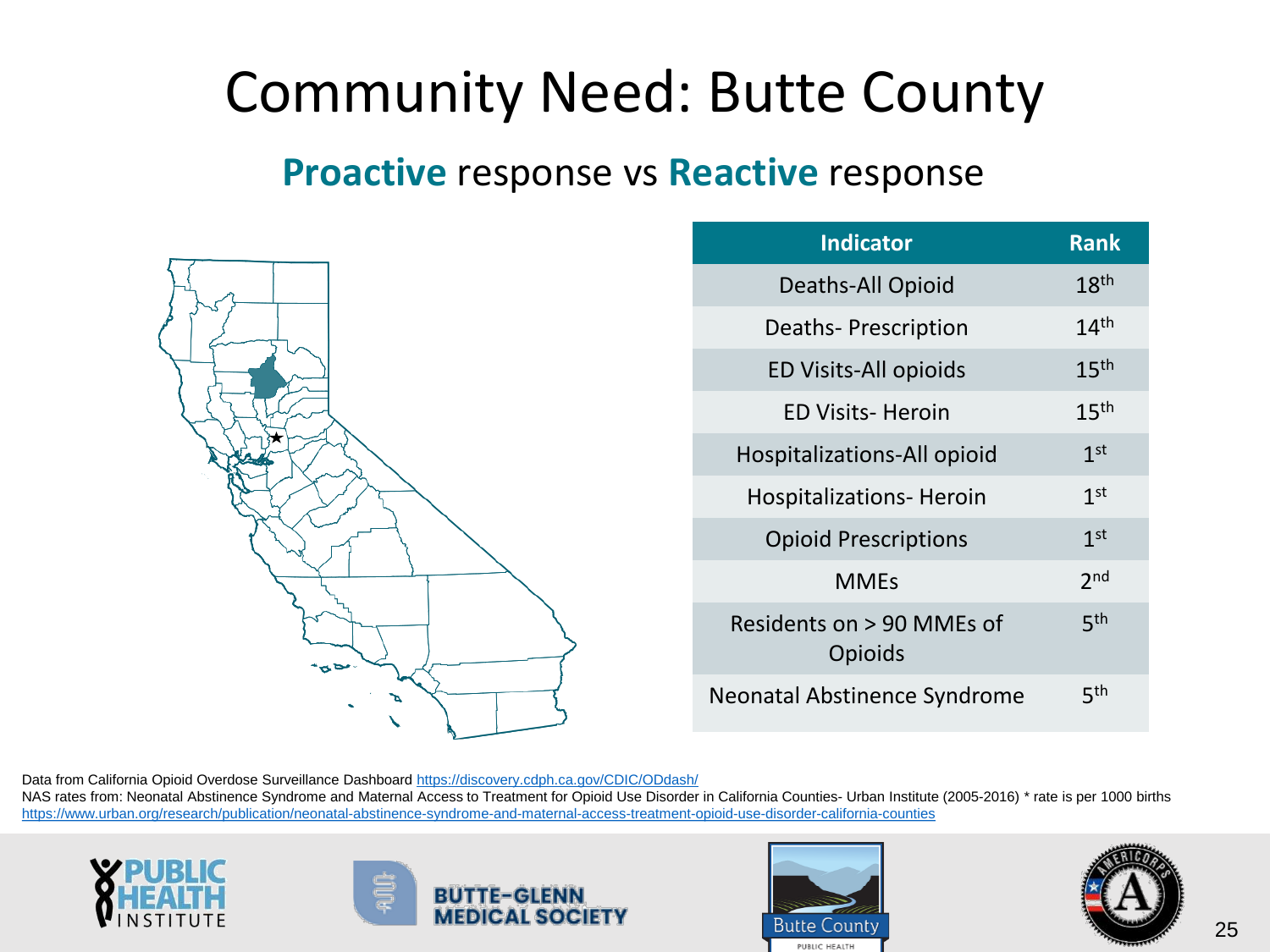# Community Need: Butte County

- Community **Education** programs, for both the general and medical community
- Introducing **Harm Reduction** as a method to decrease opioid overdoses and deaths
- Main distributor of **Narcan** to law enforcement and behavioral health









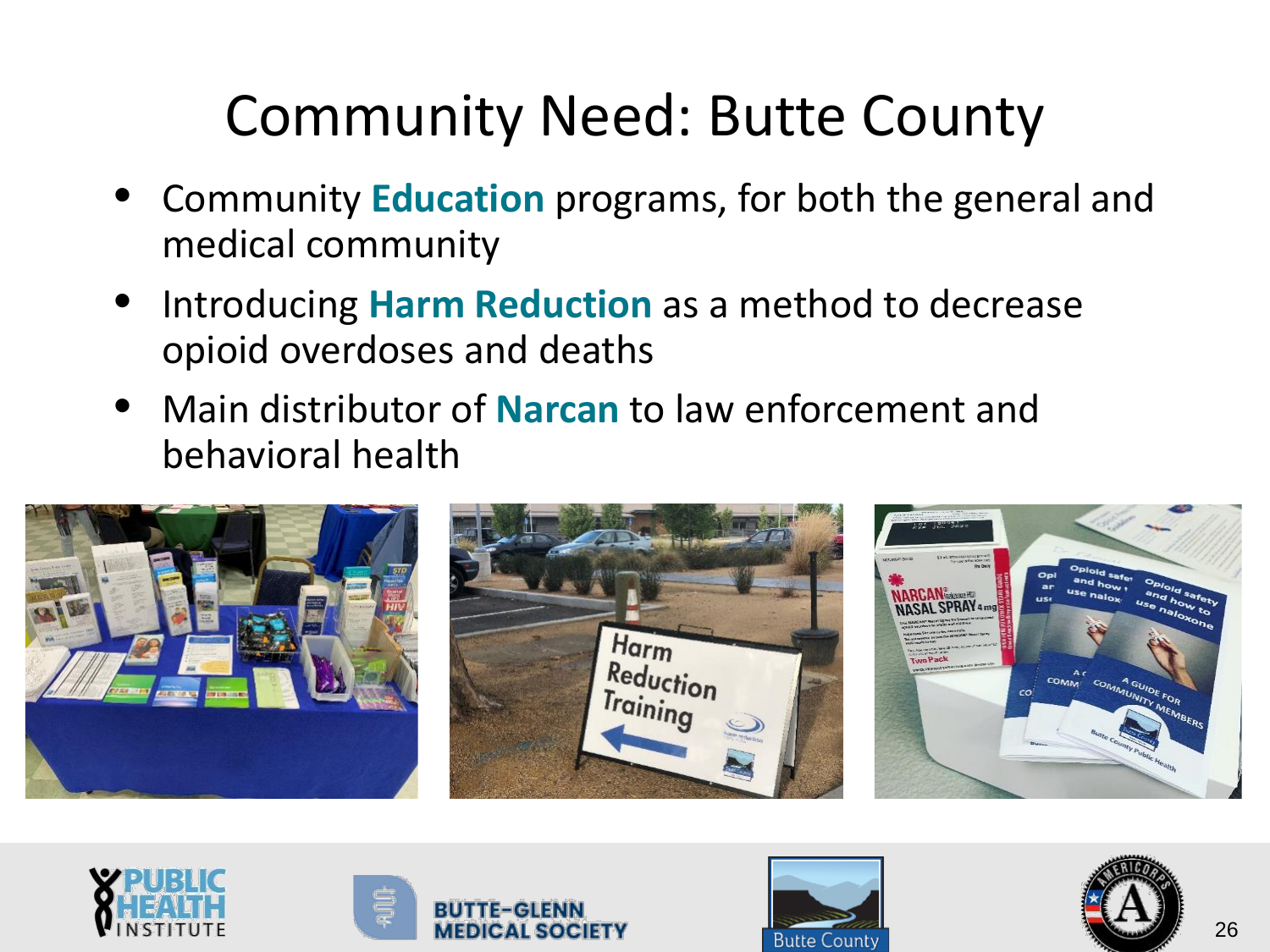## Our Niche

- We have a really good working relationship with the medical community
- We have identified local champions that lead the effort
- Cross county collaboration



January 12, 2019 March 8, 2019









![](_page_2_Picture_11.jpeg)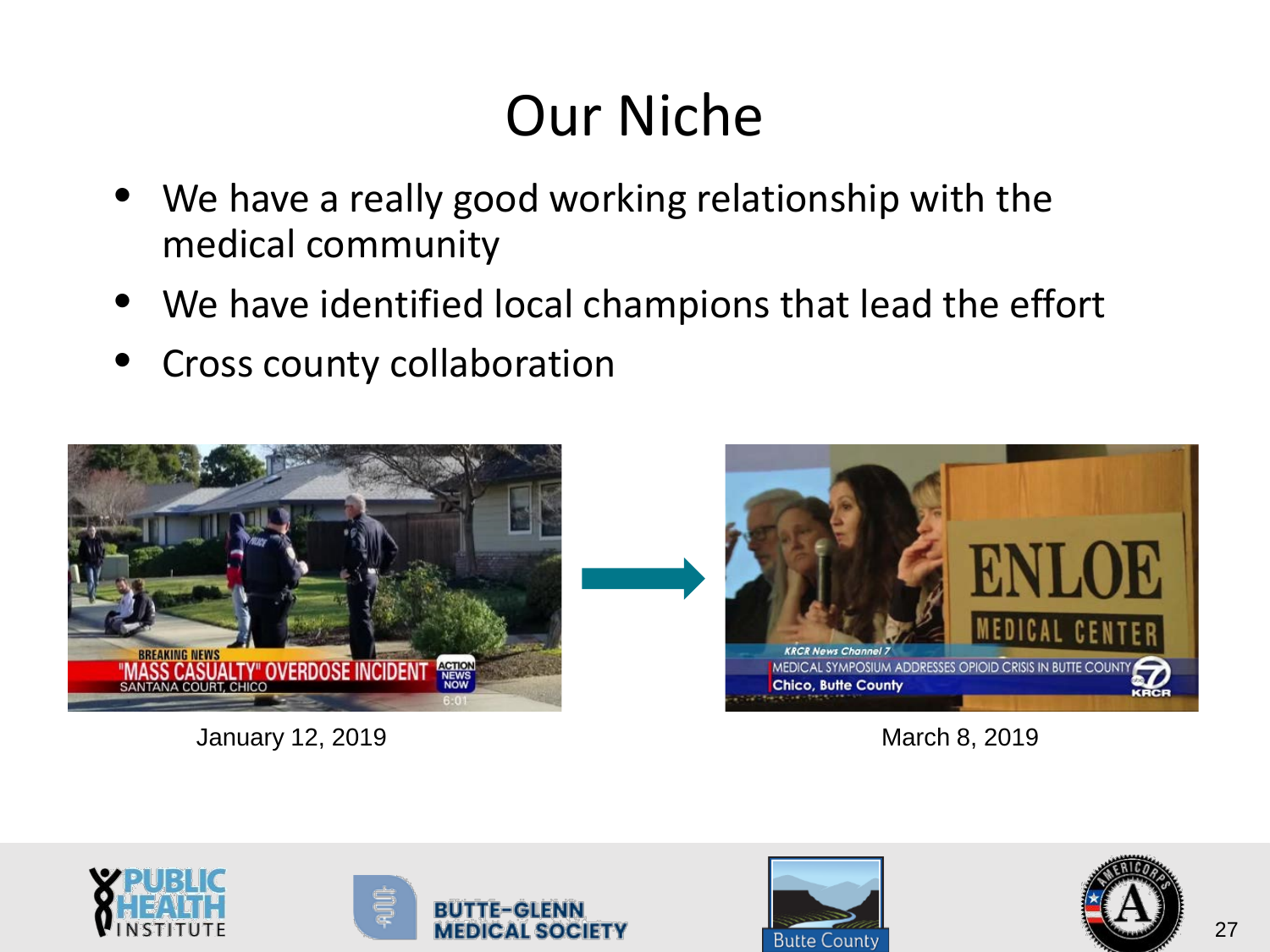#### Unique Perspective

- Background in Health Education
- Spanish speaking
- Connection to the university
- Cause-driven and passionate

![](_page_3_Picture_5.jpeg)

![](_page_3_Picture_6.jpeg)

![](_page_3_Picture_7.jpeg)

![](_page_3_Picture_8.jpeg)

![](_page_3_Picture_9.jpeg)

\$5,000